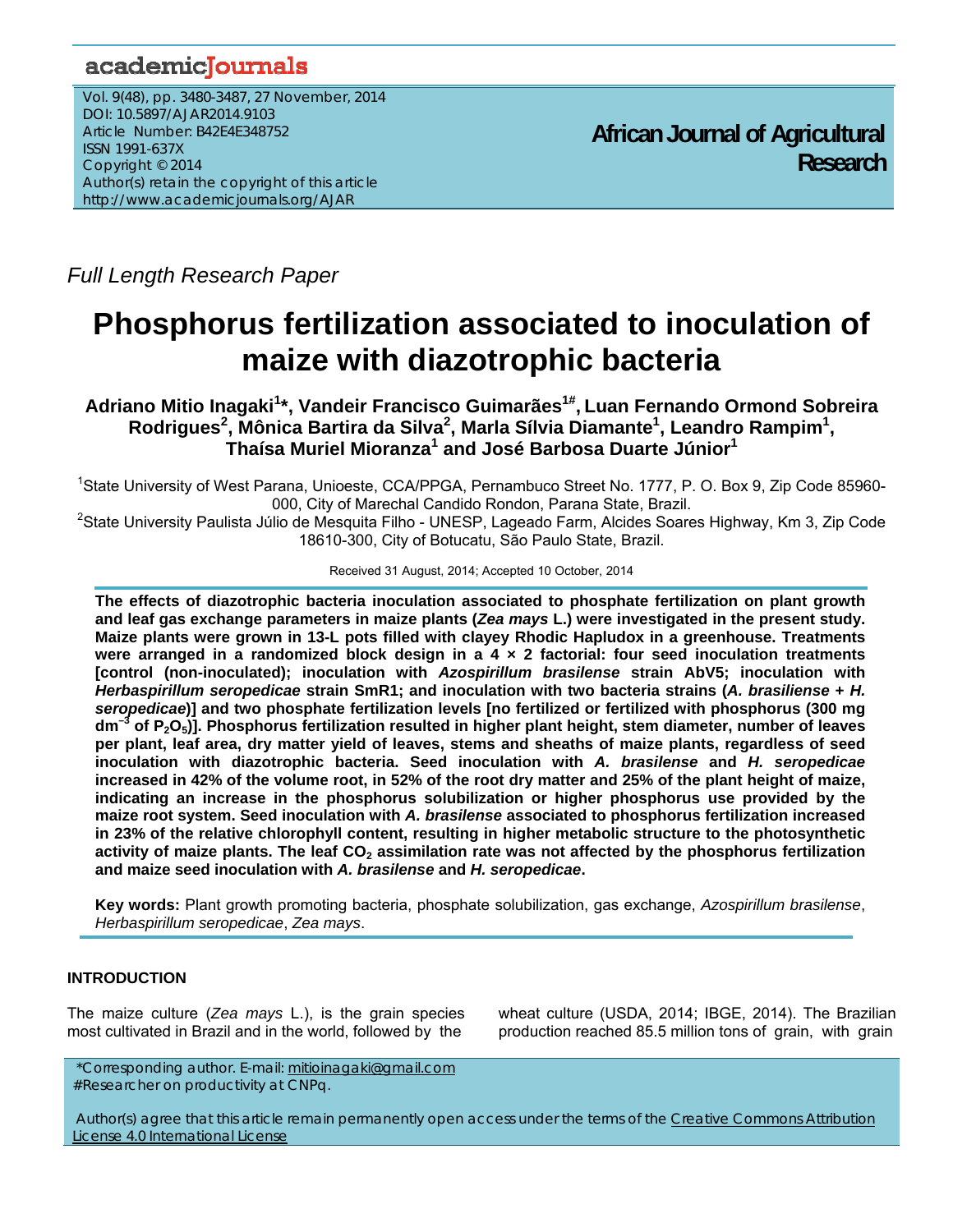yield of 5.1 ton ha<sup>-1</sup> in 15.8 million of hectares (CONAB, 2014) and 968.8 million tons in the world (USDA, 2014). In Brazil, the study of biological nitrogen fixation (BNF) in grasses was initiated by Döbereiner (1953), detecting Azotobacter in acid soil of "Baixada Fluminense". Thereafter, the studies were extended with associative bacteria in sugar cane (Döbereiner and Ruschel, 1958) and *Paspalum notatum* cv. Batatais (Döbereiner, 1966).

Initially, these ones were called diazotrophic bacteria (DB) due the acting in the conversion of atmospheric nitrogen (N) in assimilable N to plants (Döbereiner and De-Polli, 1980), and can act with plant growth promoting bacteria (PGPB) (Strzelczyk et al., 1994; Carvalho et al., 2009). Indeed, there are studies relating benefits in the accumulation of dry weight of leaves (Rodrigues et al., 2014), shoot growth and increased of 7% in grain yield (Dartora et al., 2013), obtained through the inoculation with AbV5 strain of *Azospirillum brasilense* in maize culture. The improvement of these agronomic parameters are related to auxin, gibberellin (Strzelczyk et al., 1994) and ethylene production by bacteria; (Strzelczy and Pokojska-Burdziej, 1984). Recently, the solubilization ability of phosphate in soil by DB e PGPB has been demonstrated (Jain et al., 2010; Baldotto et al., 2012; Walpola and Yoon, 2013).

And to ensure the maximum genotypic production of a maize plant, high dosage of phosphorus fertilization is required in addition to nitrogen fertilization divided in three applications from sowing to phenological stage stadium  $V_8$  (Coelho et al., 1995). In that sense, with several benefits in plants proportionated by associative bacteria, the use of agricultural inputs as principal source of nitrogen and phosphorus, can be reduced.

The phosphorus (P) is macronutrients that have important compounds in the active photosynthetic cells, directly influencing the gas exchange of plants, in both the photosynthesis and cellular respiration process. The photosynthesis is carried out through chlorophyll molecules contained in organelles called chloroplasts, which are activated by luminous energy, transforming it in chemical energy, stored in phosphate compounds such as adenosine triphosphate (ATP) (Taiz and Zeiger, 2013). During the night this action does not occur, however, it occurs only during breath, the reverse process where the plants release  $CO<sub>2</sub>$  and consume oxygen, consuming ATP (Taiz and Zeiger, 2013).

The gas exchange by maize plants are carried out in the mesophyll of leaves through stomatal openings. It is possible due to the difference of water and  $CO<sub>2</sub>$ concentration between the internal and external environment of leaves. At the higher water concentration gradient than  $CO<sub>2</sub>$  gradient, it results in higher water flow than  $CO<sub>2</sub>$  in the stomata (Farquhar and Raschke, 1978). In that sense, the interference begins in stomatal conductance (*gs*), affecting the transpiration  $(E)$  and net  $CO<sub>2</sub>$  assimilation rate (*A*) (Cowan and Troughton, 1971).

In view of the above, the aim of this study was to evaluate the influence of inoculation with *A. brasilense*

AbV5 and *Herbaspirillum seropedicae* SmR1 species in maize culture, conducted with and without phosphorus fertilization.

### **MATERIALS AND METHODS**

An experiment was conducted in a greenhouse in Marechal Cândido Rondon, Paraná State, Brazil (24° 46' S, 54° 22' W, and altitude of 400 m), in 13-L plastic pots. The soil was a Rhodic Hapludox (Red Latosol in the Brazilian classification) with 720 g kg 1 of clay, 110 g  $kg^{-1}$  of silt, and 170 g  $kg^{-1}$  of sand. Samples were taken from the surface layer (0 to 0.20 m), air dried, sieved through a 2 mm mesh, and analyzed as in Embrapa (2009). Soil chemical analysis showed pH (CaCl<sub>2</sub> 0.01 mol  $L^{-1}$ ): 4.8, 12.3 g dm<sup>-3</sup> of organic matter, 32 mg dm<sup>-3</sup> of P (Mehlich-1), 3.87 cmol<sub>c</sub> dm<sup>-3</sup> of H + Al, 0.58 cmol<sub>c</sub> dm<sup>-3</sup> of K, 2.45 cmol<sub>c</sub> dm<sup>-3</sup> of Ca, 0.95 cmol<sub>c</sub> dm<sup>-3</sup> of Mg, 7.85 cmol<sub>c</sub> dm<sup>-3</sup> of CEC, 51% of soil base saturation, 4.10 mg  $\text{dm}^{-3}$  of Cu, 3.00 mg dm<sup>-3</sup> of Zn, 45.0 mg dm<sup>-3</sup> of Mn and 59.1 mg  $dm^{-3}$  of Fe.

The experiment was arranged in a randomized block design, using four treatments for the seed inoculation factor [control (noninoculated); inoculation with *A. brasilense* strain AbV5; inoculation with *H. seropedicae* strain SmR1; and inoculation with two bacteria strains (*A. brasiliense* + *H. seropedicae*)] and two levels for the phosphorus fertilization factor [no fertilized or fertilized with phosphorus (300 mg dm<sup>-3</sup> of P<sub>2</sub>O<sub>5</sub>)], considering a factorial arrangement  $(4 \times 2)$ . A total of 32 pots were used – four pots per treatment. Maize seeds were inoculated with 4.0 mL of inoculant for each thousand seeds and then maintained at rest for twelve hours in the shade. Inoculants were provided by the Biochemistry and Molecular Biology Laboratory, Federal University of Paraná (UFPR), Curitiba, Brazil and had concentration of  $2 \times 10^7$  CFU mL<sup>-1</sup> The P source used was simple superphosphate (18%  $P_2O_5$ ; 25% CaO and 12% S). The basic fertilization was carried out with applying 30 mg dm<sup>-3</sup> of N as urea (45% N), 100 mg dm<sup>-3</sup> of K as potassium chloride (60% K<sub>2</sub>O) and 40 mg dm<sup>-3</sup> of S as gypsum (13% S and 18% Ca). The fertilizer amount applied was performed according to the recommendations for greenhouse crops as described by Alvarez and Fonseca (1990).

Six seeds of maize (*Z. mays* L., PIONEER 30F53H hybrid) were sown in pots, and four days after seedling emergence, they were thinned to three plants per pot. The soil water content was maintained near at the field capacity with two daily irrigations.

During the growth and development of maize plants were measured using biometric variables. Maize plant height (from the soil surface to the apex of the plants) was measured at 7, 14, 21, 41 and 52 days after sowing (DAS). Chlorophyll readings were made using a SPAD meter (SPAD 502<sup>®</sup> Minolta) at 21 and 52 DAS, on the third fully expanded leaf from the apex of the three plants in each pot. The stem diameter (mm) and number of leaves per plant were measured only at 52 DAS.

Leaf gas exchange was monitored with an infrared gas analyzer (LI-6400XT, LICOR, Inc. USA), in the maize growing stage of eight developed leaves  $-$  V5 (50 DAS). Measurements of leaf  $CO<sub>2</sub>$ assimilation rate (A, in umol CO<sub>2</sub> m<sup>-2</sup> s<sup>-1</sup>), transpiration rate (*E*, in mmol H<sub>2</sub>O m<sup>-2</sup> s<sup>-1</sup>), stomatal conductance ( $g_S$ , mol m<sup>-2</sup> s<sup>-1</sup>) and intercellular  $CO<sub>2</sub>$  concentration (Ci, in  $\mu$ mol mol<sup>-1</sup>) were taken at 10:00 and 22:00 h, allowing estimation of leaf respiration rate of maize plants. Water-use efficiency – WUE (*A*/*E*) was also calculated. At 10:00 h (10:00 am), the gas exchange parameters were determined at 400 µmol mol<sup>-1</sup> of  $[CO<sub>2</sub>]$  and 1500 µmol m<sup>-2</sup> s<sup>-1</sup> of photosynthetic photon flux density (PPFD), with standard deviation of 0.7444. The mean photons density of the external environment provided by the apparatus was 716.35 µmol  $m^{-2}$  s<sup>-1</sup>, 48.97% relative humidity, and air flow of 499.43 mL per minute. In the evaluation at 22:00 h (10:00 pm), the gas exchange parameters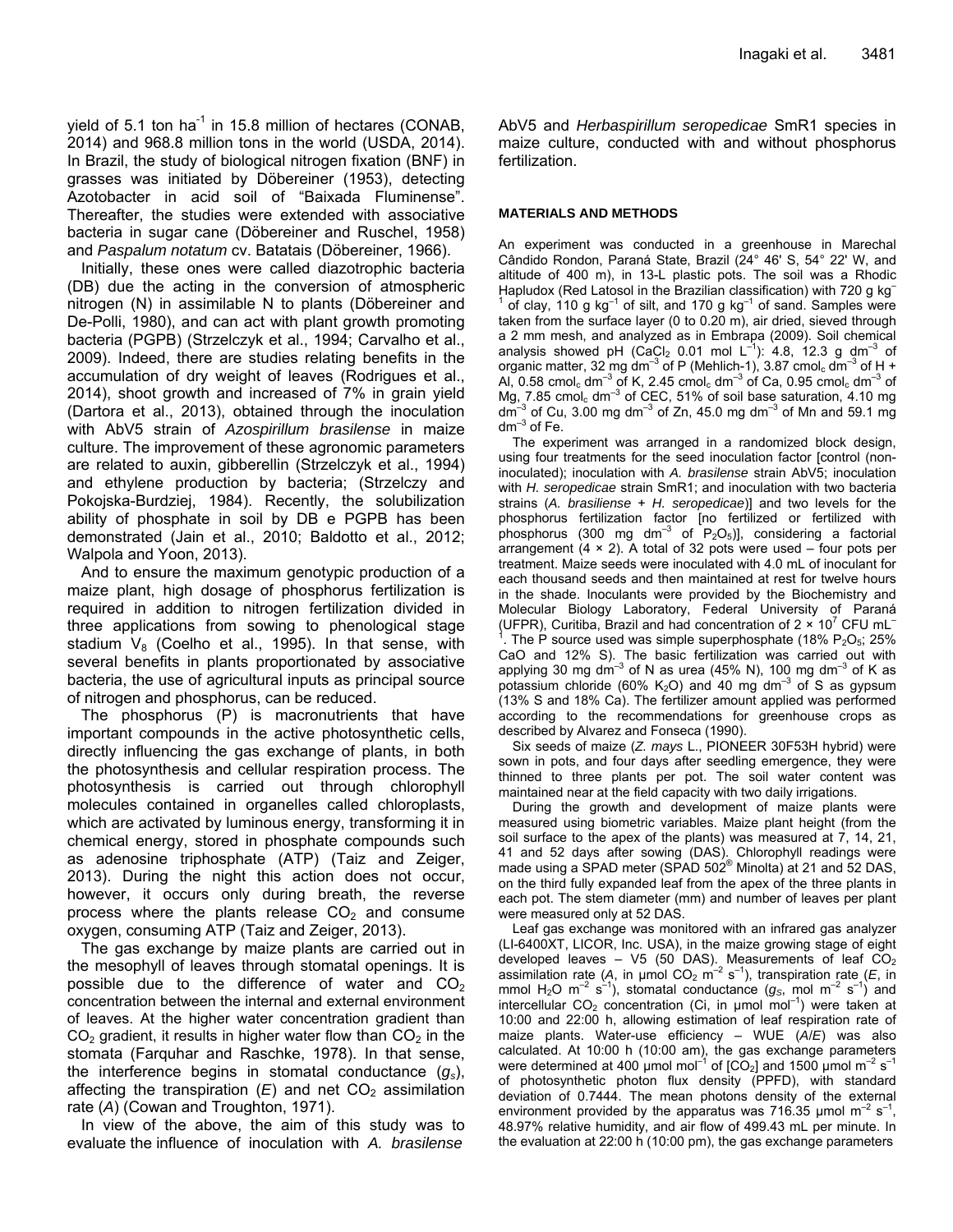| Source of variation    | Mean square         |                      |                      |                      |                      |  |  |
|------------------------|---------------------|----------------------|----------------------|----------------------|----------------------|--|--|
|                        | <b>Height 7 DAS</b> | <b>Height 14 DAS</b> | <b>Height 21 DAS</b> | <b>Height 41 DAS</b> | <b>Height 52 DAS</b> |  |  |
| <b>P</b> fertilization | 0.38 <sup>ns</sup>  | $34.05**$            | 869.65**             | 7310.52**            | 5447.07*             |  |  |
| <b>Inoculation</b>     | 0.20 <sup>ns</sup>  | $3.84^{ns}$          | 0.31 <sup>ns</sup>   | 128.01 <sup>ns</sup> | $275.41^{ns}$        |  |  |
| <b>Interaction</b>     | 0.91 <sup>ns</sup>  | 2.73 <sup>ns</sup>   | 143.81**             | $524.16^{ns}$        | 360.98 <sup>ns</sup> |  |  |
| <b>Residual</b>        | 0.32                | 2.61                 | 19.16                | 414.03               | 689.35               |  |  |
| $C.V.$ (%)             | 6.46                | 7.58                 | 15.87                | 32.98                | 28.89                |  |  |
| Average                | 8.79                | 21.34                | 27.59                | 61.70                | 91.48                |  |  |

**Table 1.** Analysis of variance for plant height at 7, 14, 21, 41 and 52 days after sowing (DAS), plant hybrid corn seed via 30F53H inoculated with plant growth promoting bacteria as a function of phosphate fertilizer $1$ .

 $1* = P \le 0.05$ ;  $** = P \le 0.01$ ; ns = Not significant, by Tukey's test Fisher-Snedecor.



Figure 1. Height of plants at 7, 14, 21, 41, and 52 days after sowing (DAS) the average of the inoculation treatments (a)<sup>1</sup> and height of plants inoculated with control treatment, *Azospirillum brasilense*, *Herbaspirillum seropedicae* and association of two species at 21 DAS (b)<sup>2</sup>, depending on the phosphate fertilizer<sup>1</sup>. <sup>1</sup>Means followed by different letters UPPERCASE comparing phosphate fertilizer in plant height, differ significantly by the Tukey test at 5%; <sup>2</sup>Means followed by the same letter LOWERCASE comparing phosphorus fertilization in seed inoculation and seed inoculation UPPERCASE comparing within phosphate levels do not differ significantly by the Tukey test at 5%.

were measured in dark room (no photons) with 400  $\mu$ mol mol<sup>-1</sup> of [CO2], 44.95% relative humidity, and air flow of 499.39 mL per minute. At 52 days after sowing, the plants in all treatments were harvested and separated into roots, stems, sheaths and leaves. The plant parts were dried in air-forced oven at 65°C for three days, and then weighed.

The leaf area (LA,  $dm^2$ /pot) was determined using the following equation proposed by Benincasa (2003):

#### $LA = [(LAS \times TDML)/DMs]$

where LAs is the leaf area of the sample collected, TDML is the total dry matter of leaf and DMs is the dry matter of the sample collected. Root volume (RV, cm<sup>3</sup> pot<sup>-1</sup>) was determined by water displacement using a calibrated cylinder.

Data were analyzed by ANOVA, and the means of phosphorus application and seed inoculation treatments were compared by F test and Tukey test, respectively, both at the 0.05 level of confidence. All analyses were performed using Sisvar 5.1 software for Windows (Statistical Analysis Software, UFLA, Lavras, MG, BRA) (Ferreira, 2011).

#### **RESULTS AND DISCUSSION**

Plant height at 7 days after sowing (DAS) was not

affected by phosphate fertilization and inoculation of maize seeds with diazotrophic bacteria (Table 1). This absence of plant height response to phosphorus fertilization and diazotrophic bacteria inoculation was due to the nutrients needed for seedling which are being supplied by the proviso contained in the seeds (Marcos Filho, 2005). At 7, 14, 21, 41 and 52 DAS, the highest maize plant height was obtained in the treatment with phosphorus fertilization, regardless of seed inoculation with diazotrophic bacteria (Figure 1a).

At 21 DAS there was significant interaction between phosphorus fertilization and inoculation of maize seeds with diazotrophic bacteria. The phosphorus fertilization associated to inoculation of maize with *A. brasilense* and *H. seropedicae* resulted in higher plant height compared to the control treatment. Inoculation of *A. brasilense* and *H. seropedicae* isolated or associated showed similar maize height. However, when there was no phosphorus application, maize response was different (Figure 1b). When maize plants were not fertilized with phosphorus, the diazotrophic bacteria provided lower values of plant height at 21 DAS, and associated inoculation of *A. brasilense* and *H. seropedicae* provided maize plants of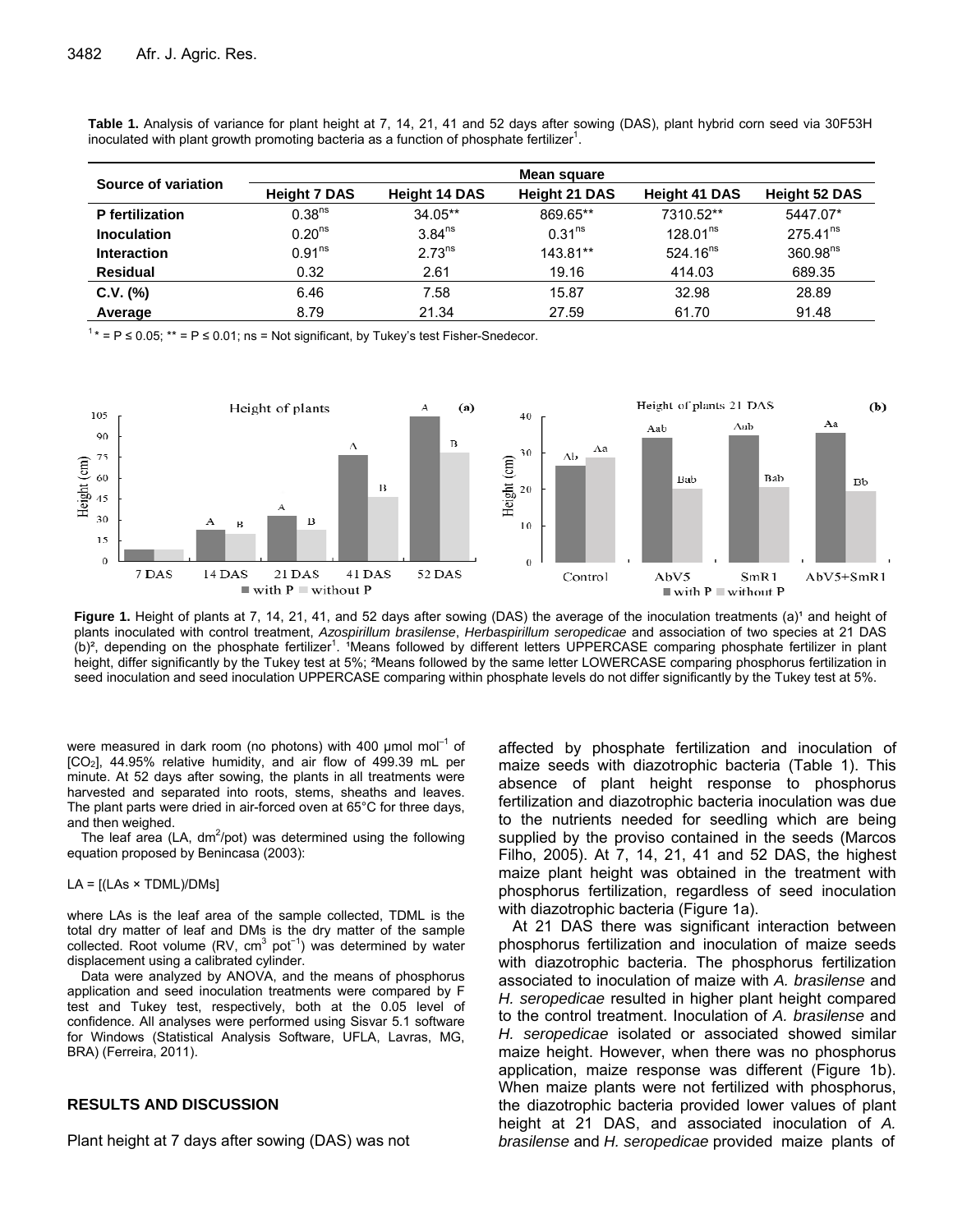| Table 2. Analysis of variance for stem diameter (SD), root volume (RV), number of leaves (NL), leaf area (LA), relative chlorophyll content |
|---------------------------------------------------------------------------------------------------------------------------------------------|
| (SPAD) at 21 and 52 days after sowing (DAS), leaf dry weight (LDW), stem+sheaths dry weight (SSDW) and roots (RDW) of hybrid corn           |
| plants via seed 30F53H inoculated with plant growth promoting bacteria as a function of phosphate fertilizer <sup>1</sup> .                 |

| Source of       | Mean square         |                |             |                      |                    |                     |                    |                    |                    |
|-----------------|---------------------|----------------|-------------|----------------------|--------------------|---------------------|--------------------|--------------------|--------------------|
| variation       | SD                  | <b>RV</b>      | <b>NL</b>   | LA                   | SPAD <sub>21</sub> | <b>SPAD 52</b>      | <b>LDW</b>         | <b>SSDW</b>        | <b>RDW</b>         |
| P fertilization | 269.17**            | 105800.00**    | $4.48*$     | 91.91**              | 131.62*            | $18.76^{ns}$        | 187.49**           | 307.36**           | 130.17**           |
| Inoculation     | 3.31 <sup>ns</sup>  | $2937.50^{ns}$ | $1.29^{ns}$ | $1.24$ <sup>ns</sup> | 4.91 <sup>ns</sup> | $28.83^{ns}$        | 2.18 <sup>ns</sup> | $36.74^{ns}$       | 3.29 <sup>ns</sup> |
| Interaction     | 41.98 <sup>ns</sup> | 20708.33**     | $1.13^{ns}$ | 9.39 <sup>ns</sup>   | $99.12*$           | 33.06 <sup>ns</sup> | $21.52^{ns}$       | 6.51 <sup>ns</sup> | $30.79**$          |
| Residual        | 18.05               | 3252.98        | 1.57        | 5.91                 | 26.51              | 11.56               | 10.08              | 21.68              | 4.4                |
| C.V. (%)        | 29.32               | 36.95          | 17.96       | 46.16                | 17.64              | 10.87               | 46.97              | 62.75              | 43.25              |
| Average         | 14.49               | 154.37         | 6.99        | 5.27                 | 29.19              | 31.28               | 6.76               | 7.41               | 4.85               |

 $1*$  = P  $\leq$  0.05;  $**$  = P  $\leq$  0.01; ns = Not significant, by Tukey's test Fisher-Snedecor.

smaller stature compared to the uninoculated control. The association of *A. brasilense* (a facultative endophytic bacteria) and *H. seropedicae* (an obligate endophytic bacteria) inoculation (Baldani and Baldani, 2005), have direct influence on the height of maize plants. The diazotrophic bacteria may have used the soil available P as support for its maintenance and development, favoring the associative characteristic to plants, in this case, maize under P fertilization.

Furthermore, several bacterial strains, particularly those belonging to the genera *Azospirillum*, *Bacillus*, *Pseudomonas* and *Rhizobium* have been described and investigated in detail for their phosphate-solubilizing capabilities from the organic and inorganic soil pools (Hameeda et al., 2008; Souchie et al., 2006; Murty and Ladha, 1988). Considering that P availability is a limiting step in plant nutrition, this evidence suggests a fundamental contribution of phosphate-solubilizing bacteria to plant nutrition and, therefore, to the improvement of plant growth performance. Inoculation of rice (*Oryza sativa* L.) seeds with *Azospirillum lipoferum*  strain 34H increased the phosphate ion content and resulted in significant improvement of root length and shoot dry matter (Murty and Ladha, 1988). Hameeda et al. (2008) verified that the seed inoculation with *Pseudomonas niger* strain CDB 35 (an isolate with high P solubilization potential) increased the grain yield of maize by 64% compared to the uninoculated control. Strains of phosphate solubilizing bacteria promoted increased P uptake by the mung bean plants [*Vigna radiata* (L.) Wilczek], improving the performance of plant growth (Walpola and Yoon, 2013).

Phosphorus fertilization significantly affected the stem diameter, number of leaves per plant, leaf area, leaf dry matter and stem plus leaf sheath dry matter. The seed inoculation with diazotrophic bacteria did not affect these variables (Table 2). For relative chlorophyll content measured through SPAD readings at 21 DAS, root volume and root dry matter, there was significant interaction between phosphorus fertilization and inoculation of maize seeds with diazotrophic bacteria.

Phosphorus fertilization increased the number of leaves per plant, stem diameter, leaf area, leaf dry matter and stem plus leaf sheath dry matter of maize plants by 12, 33, 49, 53 and 59%, respectively, compared to the treatment without P fertilization (Table 3). Phosphorus and nitrogen are important macronutrients for growth and development of plants. Phosphorus is a component of the complex nucleic acid structure of plants, which regulates protein synthesis. This element is also associated with complex energy transformations in the plant and components of cell membranes. Phosphorus is, therefore, important in cell division and development of new tissue (Taiz and Zeiger, 2013). These functions of P in plants justifies the positive results in the biometric variables, observed in this study (Table 2).

With the addition of phosphate fertilizer, the inoculation with the combination of the two bacteria strains (*A. brasilense* and *H. seropedicae*) showed higher root volume (247.5 cm<sup>3</sup> pot<sup>-1</sup>) compared to the uninoculated control  $(142.5 \text{ cm}^3 \text{ pot}^{-1})$ , but no significant difference (Figure 2a). In the absence of phosphate fertilizer, the inoculation of *H. seropedicae* resulted in smaller root volume compared to the uninoculated control. The inoculation with two bacteria strains (*A. brasilense* and *H. seropedicae*) associated to phosphorus fertilization provided higher root volume compared to the inoculation in the absence of phosphate fertilizer. Phosphorus deficiency can lead to nutritional imbalance of plants, such as in the Ca/P ratio (Novais et al., 2007). This nutritional imbalance could affect the composition of cell wall and tissues and therefore the growth and development of maize plants.

Inoculation with combination of the two bacteria strains (*A. brasilense* and *H. seropedicae*) as affected by phosphorus fertilization showed higher root dry matter compared to the uninoculated control (Figure 2b). In turn, when there was no addition of phosphate fertilizer, inoculation of the two bacteria strains resulted in less root dry matter compared to the uninoculated control. These data indicate that the phosphorus fertilization favored diazotrophic bacteria inoculation in relation to the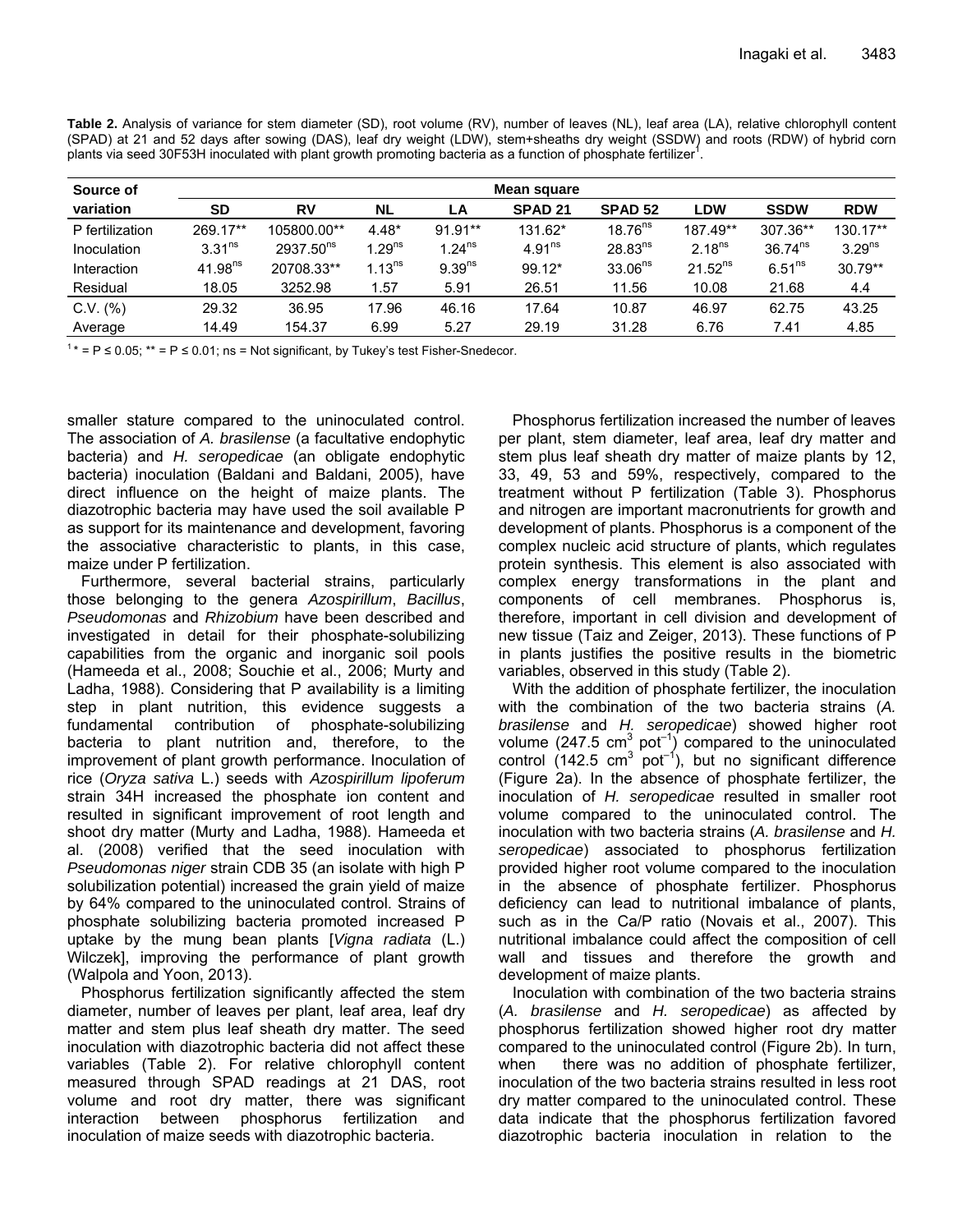

**Figure 2.** Root volume (a), root dry weight (b) and relative chlorophyll content (c) 21 days after sowing maize hybrid seed via 30F53H inoculated with plant growth promoting bacteria as a function of phosphate fertilizer<sup>1</sup>. <sup>1</sup> Means followed by the same letter UPPERCASE comparing phosphorus fertilization in seed inoculation, LOWERCASE comparing seed inoculation in phosphate fertilizer, not differ significantly by the Tukey test at 5%.

**Table 3**. Stem diameter (SD), number of leaves (NL), leaf area (LA), leaf dry weight (LDW) and stem+sheaths dry weight (SSDW) of maize plants inoculated via 30F53H hybrid seed with plant growth promoting bacteria as a function of phosphate fertilizer<sup>1</sup>.

| P              | SD (mm)     | NL.               | $LA$ (dm <sup>2</sup> ) | LDW(g)     | SSDW (g)   |
|----------------|-------------|-------------------|-------------------------|------------|------------|
| With           | $17.39^{a}$ | 7.46 <sup>a</sup> | 6.96 <sup>a</sup>       | $9.18^{a}$ | $10.52^a$  |
| <b>Without</b> | $11.59^{b}$ | $6.52^{b}$        | $3.57^{b}$              | $4.34^{b}$ | $4.32^{b}$ |
| Average        | $14.49**$   | $6.99*$           | $5.27**$                | $6.75***$  | $7.42**$   |
| $C.V.$ (%)     | 29.32       | 17.96             | 46.16                   | 46.97      | 62.75      |
| L.S.D.         | 3.12        | 0.92              | 1.79                    | 2.33       | 3.42       |
|                |             |                   |                         |            |            |

1 Means followed by the same lowercase letters (column) do not differ by Tukey's test (p > 0.05).  $* = P \le 0.05$ ;  $** = P \le 0.01$ ; ns = Not significant, by Tukey's test Fisher-Snedecor.

development of the maize root system, especially when the two strains were inoculated in combination. This result indicates that the phosphate solubilization promoted by diazotrophic bacteria (Jain et al., 2010) can improve the use efficiency of this nutrient.

Dartora et al. (2013) evaluated the effects of diazotrophic bacteria inoculation associated with nitrogen fertilization, and found positive influence when maize plants were inoculated with *A. brasilense* and *H. seropedicae*, resulting in increased stem diameter, shoot dry matter and grain yield of up to 7% compared to the uninoculated control. Similarly, Lana et al. (2012) observed increase in maize grain yield from 7 to 15%, using the seed inoculation with *A. brasilense*. The genera *Azospirillum* and *Herbaspirillum*, due to the preference of colonization in local distinct of the plants, and the inoculation of two strains (*A. brasilense* and *H. seropedicae*) may have favored the nutrient assimilation in the presence of available P, improving the translocation and distribution of nutrients in the plant, and consequently the maize development.

The relative chlorophyll content in the maize leaves measured through SPAD readings at 21 DAS, showed

interaction between the factors studied, differing only when there has been inoculation of *A. brasilense*, and the highest relative chlorophyll content was obtained when maize plants were fertilized with P (Figure 2c). The increase in the relative chlorophyll content to phosphate fertilization may be associated with the production of phytohormones due to the bacterial activity, such as auxin and gibberellin (Strzelczyk et al., 1994). In a recent study, Baldotto et al. (2012) found that maize plants inoculated with diazotrophic bacteria or phosphate solubilizing bacteria showed higher concentrations of nitrogen, phosphorus and potassium in the leaf tissue, resulting in the higher plant growth and increase of the SPAD index. The phosphorus fertilization and maize seed inoculation with *A. brasilense* and *H. seropedicae* did not affect the leaf gas exchange parameters related to photosynthesis and respiration of corn plants. There was effect of P fertilization only for the intercellular  $CO<sub>2</sub>$ concentration (Ci) and water-use efficiency (WUE) on the assessment performed during the photosynthetically active leaves (10:00 a.m.), and for the leaf  $CO<sub>2</sub>$ assimilation rate (*A*) in the period of plant respiration at 10:00 p.m. (Table 4 and Figure 3).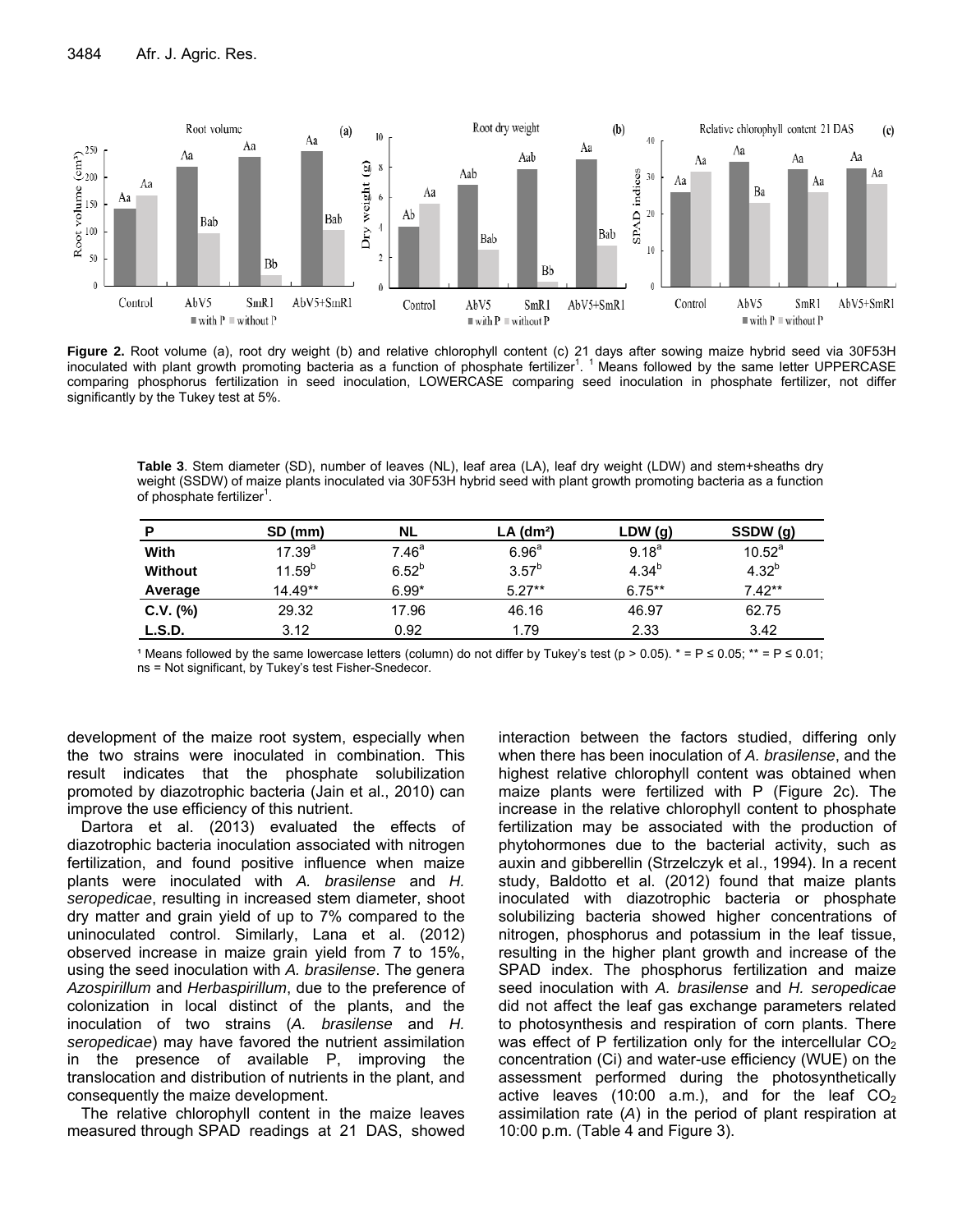**Table 4.** Summary of analysis of variance performed for gas exchange during photosynthesis (10:00 a.m.) and respiration (10:00 p.m.) on maize leaves, rate of net CO<sub>2</sub> assimilation (A), leaf transpiration (E), stomatal conductance ( $q_s$ ) and the water-use efficiency (*WUE*) from the leaves of plants inoculated via 30F53H hybrid corn seed with plant growth promoting bacteria as a function of phosphate fertilizer<sup>1</sup>.

| Source of       | A (µmol $CO_2$ m <sup>-2</sup> s <sup>-1</sup> ) | $g_s$ (mol m <sup>-2</sup> s <sup>-1</sup> ) | E (mmol $H_2O$ m <sup>-2</sup> s <sup>-1</sup> ) | $Ci$ (mmol m <sup>-2</sup> s <sup>-1</sup> ) | <b>WUE</b>   |  |  |
|-----------------|--------------------------------------------------|----------------------------------------------|--------------------------------------------------|----------------------------------------------|--------------|--|--|
| variation       | Mean square (10:00 am)                           |                                              |                                                  |                                              |              |  |  |
| P fertilization | $5.355^{ns}$                                     | 0.003 <sup>ns</sup>                          | $3.421^{ns}$                                     | 11021.084*                                   | $1.164**$    |  |  |
| Inoculation     | $12.176^{ns}$                                    | $0.004^{ns}$                                 | $1.151^{ns}$                                     | 1548.705 <sup>ns</sup>                       | $0.162^{ns}$ |  |  |
| Interaction     | $28.292^{ns}$                                    | 0.002 <sup>ns</sup>                          | $0.747^{ns}$                                     | 946.880 <sup>ns</sup>                        | $0.197^{ns}$ |  |  |
| Residual        | 24.620                                           | 0.005                                        | 1.343                                            | 1487.735                                     | 0.110        |  |  |
| $C.V.$ $(\%)$   | 18.59                                            | 44.46                                        | 20.47                                            | 85.39                                        | 7.00         |  |  |
| Average         | 26.69                                            | 0.16                                         | 5.66                                             | 45.17                                        | 4.75         |  |  |

|                 | Mean square (10:00 pm) |              |                     |                         |              |
|-----------------|------------------------|--------------|---------------------|-------------------------|--------------|
| P fertilization | $1.371*$               | $0.000^{ns}$ | $0.022^{ns}$        | 19589.874 <sup>ns</sup> | $8.367^{ns}$ |
| Inoculation     | 0.063 <sup>ns</sup>    | $0.000^{ns}$ | $0.004^{ns}$        | 7739.199 <sup>ns</sup>  | $6.542^{ns}$ |
| Interaction     | $0.448^{ns}$           | $0.000^{ns}$ | 0.001 <sup>ns</sup> | 25679.297 <sup>ns</sup> | $7.256^{ns}$ |
| Residual        | 0.255                  | 0.000        | 0.009               | 36059.995               | 21.318       |
| $C.V.$ $%$      | 18.52                  | 37.52        | 35.42               | 21.08                   | 42.33        |
| Average         | 2.73                   | 0.01         | 0.28                | 900.82                  | 10.91        |

 $1* = P \le 0.05$ ;  $** = P \le 0.01$ ; ns = Not significant, by Tukey's test Fisher-Snedecor.



**Figure 3.** Measures of A = rate of net  $CO_2$  assimilation (a); Ci = internal  $CO_2$  concentration (b) and EUA = water-use efficiency (c), at 10:00 a.m. and 10:00 p.m. from the leaves of plants inoculated via 30F53H hybrid corn seed with plant growth promoting bacteria as a function of phosphate fertilizer.

The evaluation of the *A* measured at 10:00 p.m. showed to be higher for respiration rate when maize plants were not fertilized with phosphorus (Figure 3a). Intercellular  $CO<sub>2</sub>$  concentration measured at 10:00 h showed higher value when plants were fertilized with phosphorus (Figure 3b). In turn, the water use efficiency of maize plants showed higher values in the soil devoid of phosphate fertilization (Figure 3c).

One of the main factors that interfere with photosynthesis and leaf transpiration is the difference in the gradient of  $CO<sub>2</sub>$  gas and water between the internal and external environment of the leaves (Cowan and Troughton, 1971). The stomata possess the function of intermediating these gas exchanges with opening and stomatal conductance, which is originated by water potential (Farquhar and Raschke, 1978). In this sense, adequate water supply as the crop needs, may have favored similar stomatal behavior of leaf tissue of maize plants.

#### **Conclusion**

Phosphorus fertilization improved growth and development of maize plants, regardless of seed inoculation with diazotrophic bacteria. The inoculation with *A. brasilense* and *H. seropedicae* improved the root and shoot growth of maize plants, indicating increase in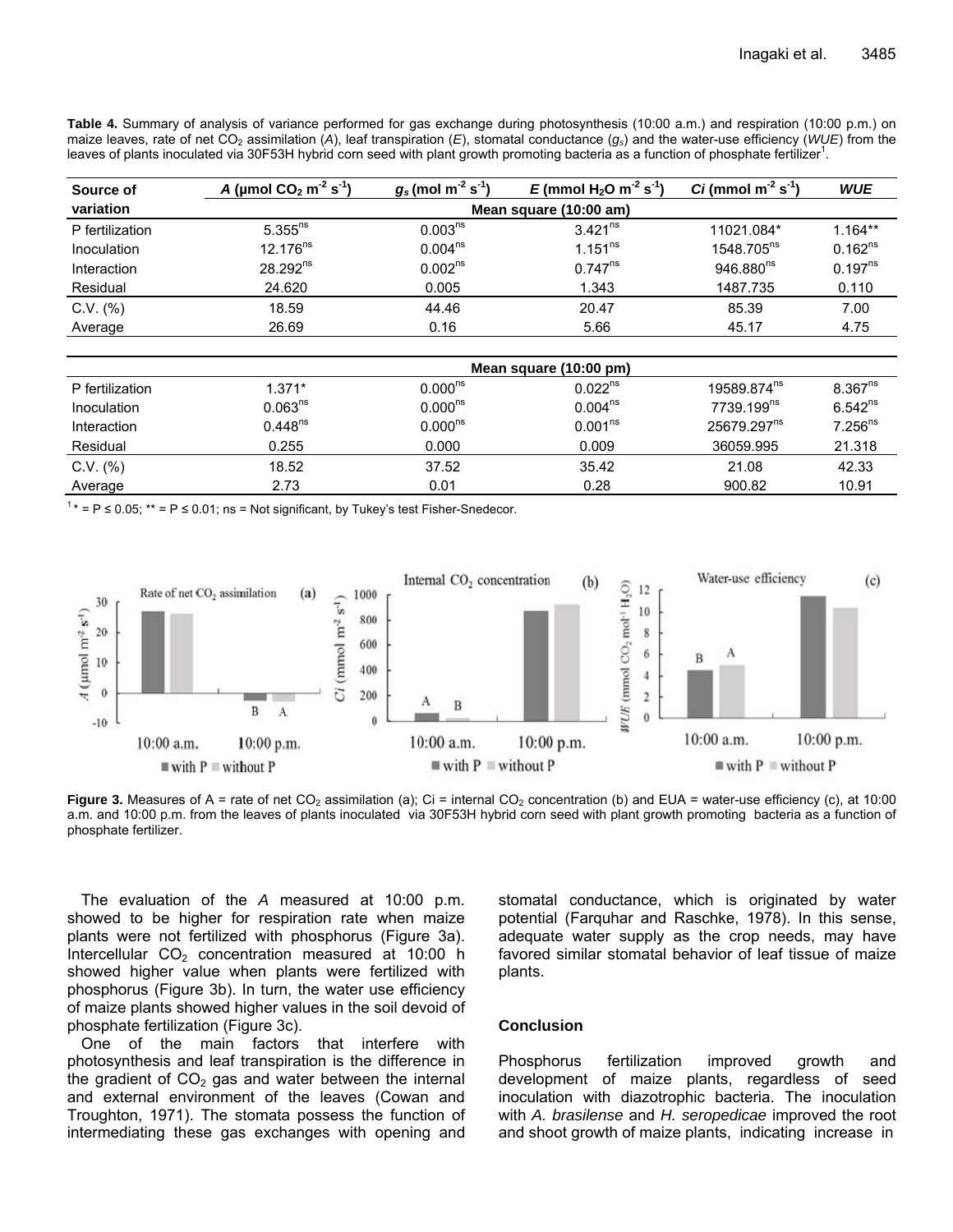the phosphorus solubilization or higher phosphorus use provided by the plant root system.

Seed inoculation with *A. brasilense* associated with phosphorus fertilization enhances the relative chlorophyll content, resulting in higher metabolic structure to the photosynthetic activity of maize plants.

# **Conflict of Interest**

The author(s) have not declared any conflict of interest.

# **ACKNOWLEDGEMENTS**

For Coordination of Improvement of Higher Education Personnel (CAPES) and the National Postdoctoral Program (PNPD), the granting of scholarships and the National Council for Scientific and Technological Development (CNPq), INCT - Biological Nitrogen Fixation in Grasses and Araucaria Foundation for Scientific and Technological Development of Paraná (Araucaria Foundation) for financial support.

#### **REFERENCES**

- Alvarez VVH, Fonseca DM (1990). Definition of phosphorus levels to determine the phosphate maximum adsorption capacity and the response curves for greenhouse experiments. R. Bras. Cienc. Solo 14(1):49-55.
- Baldani JI, Baldani VLD, Seldin, l, Döbereiner, J (1986). Characterization of Herbaspirillum seropedicae gen. nov., sp. nov., a root-associated nitrogen-fixing bacterium. Int. J. Syst. Bacteriol. Baltimore 36(1):86-93. http://dx.doi.org/10.1099/00207713-36-1-86
- Baldani JI, Baldani VLD (2005). History on the biological nitrogen fixation research in graminaceous plants: Special emphasis on the Brazilian experience. An. Acad. Bras. Cienc. 77(3):549-579. http://dx.doi.org/10.1590/S0001-37652005000300014
- Baldotto LEB, Silva LGJ, Canellas LP, Olivares F L, Baldotto MA (2012). Initial growth of maize in response to application of rock phosphate, vermicompost and endophytic bacteria. Rev. Ceres 59(2):262-270. http://dx.doi.org/10.1590/S0034-737X2012000200016
- Carvalho DDC, Oliveira DF, Pasqual M, Campos VP (2009). Plant growth promoter producing rhizobacteria. Pesquisa Agropecuária Tropical, 39(4):338-341. Disponível em: http://www.revistas.ufg.br/index.php/pat/article/view/3947. Acessado em:10 jul. 2014
- Coelho AM, França GE de, Bahia Filho AFC. (2006). Nutrição e adubação do milho. Disponível em: http://www.cnpms.embrapa.br/publicacoes/publica/2006/circular/Circ \_78.pdf. Acessado em: 10 jul. 2014.
- CONAB Companhia Nacional de Abastecimento (2014). Indicadores da Agropecuária. Bras. Ano 22(4):90. Disponível em: http://www.conab.gov.br/OlalaCMS/uploads/arquivos/14\_04\_30\_11\_ 38\_00\_revista\_\_abril\_versao\_final.pdf. Acessado em: 10 jul. 2014.
- Cowan IR, Troughton JH (1971). The relative role of stomata in transpiration and assimilation. Planta, Berlin 97(4):325-336. http://dx.doi.org/10.1007/BF00390212.
- Dartora J, Guimarães VF, Marini D, Sander G (2013). Nitrogen fertilization associated to inoculation with Azospirillum brasilense and Herbaspirillum seropedicae in the maize. Rev. Bras. Engenharia Agríc. Ambiental Campina Grande 17(10):1023–1029. http://dx.doi.org/10.1590/S1415-43662013001000001.
- Döbereiner J, Baldani VLD, Baldani JI (1995). Como isolar e identificar bactérias diazotróficas de plantas não-leguminosas. Itaguaí: Embrapa - CNPAB P. 60.
- Döbereiner J (1953). Azotobacter em solos ácidos. Bol. Inst. Ecol. Exp. Agr. 11:1–36.
- Döbereiner J (1966). Azotobacter paspali sp. nov., uma bactéria fixadora de nitrogênio na rizosfera de Paspalum. Pesq Agropec Bras 1:357–365. Disponível em: < http://seer.sct.embrapa.br/index.php/pab/article/view/18041> Acesso
- em: 11 de jun. 2014. Döbereiner J, De-Polli H (1980). Diazotrophic rhizocoenoses. Stewart
- D. P. & Gallon, J. R., ed. Nitrogen fixation. London: Academic Press, 1:301-334.
- Döbereiner J, Ruschel AP (1958). Uma nova espécie de Beijerinkia. Rev. Biol. 1:261–272.
- EMBRAPA (2013). Empresa Brasileira de Pesquisa Agropecuária. Sistema brasileiro de classificação de solos. 3rd ed. Bras. EMBRAPA P. 353.
- Farquhar GD, Raschke K (1978). On the resistance to transpiration of the sites of evaporation within the leaf. Plant Physiology, Lancaster, 60(6):1000-1005. Disponível em: <http://www.ncbi.nlm.nih.gov/pubmed/16660404> Acesso em: 12 de jun. 2014.
- Ferreira DF (2011). Sisvar: A computer statistical analysis system. Cienc. Agrotecnol. 15(6):1039-1042. http://dx.doi.org/10.1590/S1413- 70542011000600001.
- IBGE Instituto Brasileiro de Geografia e Estatística (2014). Disponível em:

http://www.ibge.gov.br/estadosat/temas.php?sigla=pr&tema=lavourat emporaria2011] Acesso em: 10 jul. 2014.

- Jain R, Saxena J, Sharma V. (2010). The evaluation of free and encapsulated Aspergillus awamori for phosphate solubilization in fermentation and soil-plant system. Appl. Soil Ecol. 46(1):90-94. http://dx.doi.org/10.1016/j.apsoil.2010.06.008.
- Lana M do C, Dartora J, Marini D, Hann JEH (2012). Inoculation with Azospirillum, associated with nitrogen fertilization in maize. Rev. Ceres 59(13):399-405. http://dx.doi.org/10.1590/S0034- 737X2012000300016.
- Marcos Filho J (2005). Fisiologia de sementes de plantas cultivadas. Piracicaba: Fealq P. 495.
- Novais RF, Smyth TJ, Nunes FN (2007). Fósforo. In: Novais R.F., Alvarez V.H., Barros N.F., Fontes R.L.F., Cantarutti R.B., Neves J.C.L. (Eds.) /Fertilidade do solo. Viçosa: Soc. Bras. Ciênc. Solo pp. 471-550.
- Rodrigues LFOS, Guimarães VF, Silva MB, Pinto Jr AS, Klein J, Costa ACPR (2014). Características agronômicas do trigo em função de Azospirillum brasilense, ácidos húmicos e nitrogênio em casa de vegetação. Rev. Bras.Engenharia Agríc. Ambiental, Campina Grande 18(1):31-37. http://dx.doi.org/10.1590/S1415-43662014000100005.
- Strzelczyk E, Kamper M, LI C. (1994). Cytokinin-like-substances and ethylene production by Azospirillum in media with different carbon sources. Microbiol. Res. 149(1):55-60.

http://dx.doi.org/10.1016/S0944-5013(11)80136-9.

- Strzelczyk E, Pokojska-Burdziej A (1984). Production of auxins and gibberellin-like substances by mycorrhizal fungi, bacteria and actinomycetes isolated from soil and the mycorrhizosphere of pine (*Pinus silvestris* L.). Plant Soil 81(2):185-194. http://dx.doi.org/10.1007/BF02197150.
- Taiz L, Zeiger E (2013). Assimilação de Nutrientes. In: Taiz, L.; Zeiger, E. Fisiologia Vegetal. Porto Alegre: Artmed P. 918.
- USDA United States Department of Agriculture. (2014). Wold Agricultural Supply and Demand Estimates. Disponível em: <www.usda.gov/oce/commodity/wasde/index.htm>. Acesso em: 22 mai. 2014.
- Walpola BC, Yoon MH (2013). Phosphate solubilizing bacteria: Assessment of their effect on growth promotion and phosphorous uptake of mung bean (*Vigna radiata* [L.] R. Wilczek). Chilean J. Agric. Res. 73(3):275-281. http://dx.doi.org/10.4067/S0718- 58392013000300010.
- Murty MG, Ladha JK (1988). Influence of Azospirillum inoculation on the mineral uptake and growth of rice under hydroponic conditions. Plant Soil 108(2):281-285. http://dx.doi.org/10.1007/BF02375660
- Souchie EL, Saggin Jr OJ, Silva EMR, Campello EFC, Azcón R, Barea JM (2006). Communities of P-solubilizing bacteria, fungi and arbuscular mycorrhizal fungi in grass pasture and secondary forest of